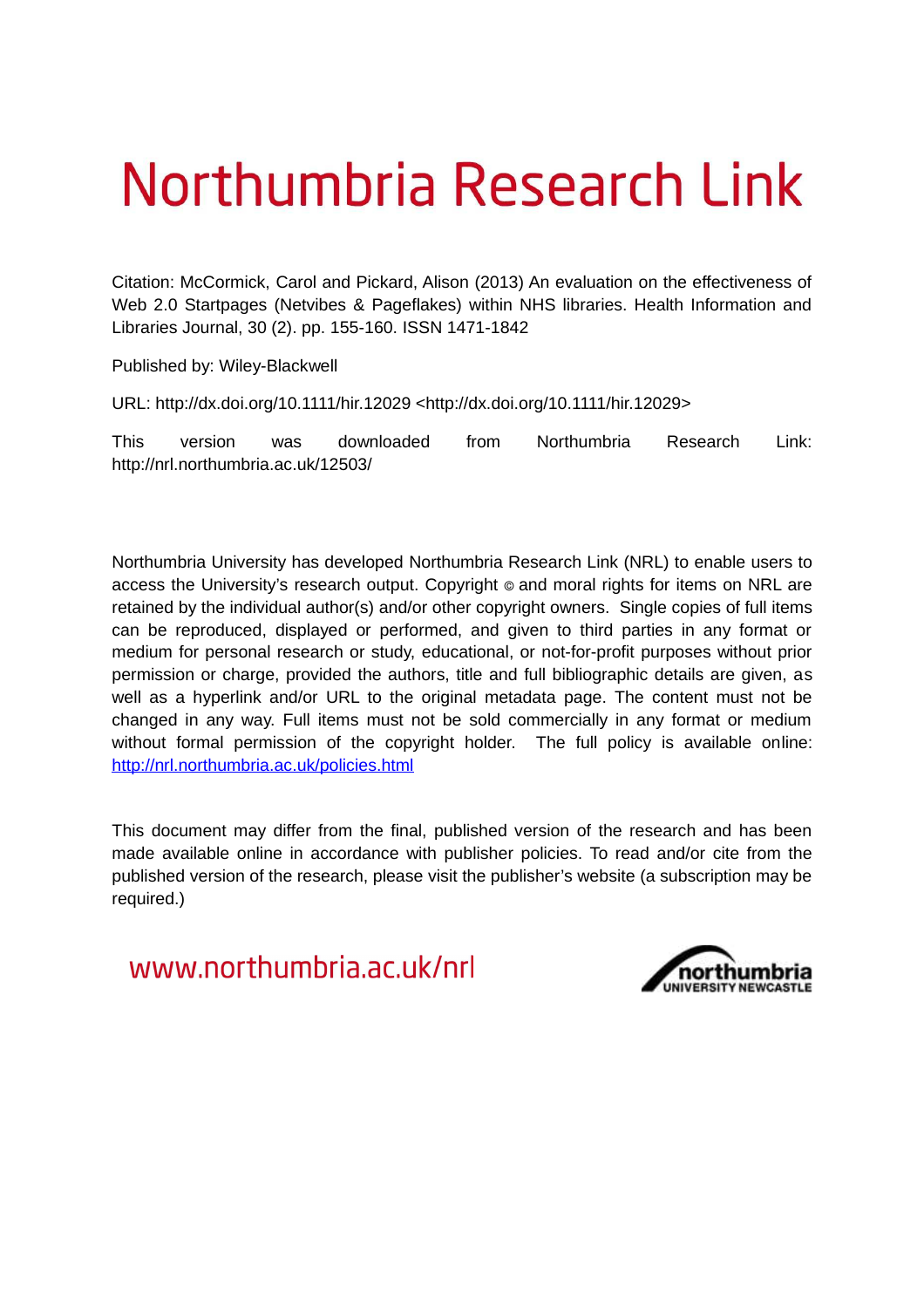This article has been accepted for publication in the Health Information & Libraries Journal please use the following citation:

McCormick, Carol & Pickard, Alison Jane (in publication) An evaluation on the effectiveness of Web 2.0 Startpages (Netvibes & Pageflakes) within NHS libraries. *Health Information & Libraries Journal***.** 

# **An evaluation on the effectiveness of Web 2.0** *Startpages* **(Netvibes & Pageflakes) within NHS libraries.**

*Carol McCormick. Learning Resources Librarian, Rodney Cove-Smith Library, James Cook University Hospital. E-mail Carol.McCormick@stees.nhs.uk* 

*Dr Alison Jane Pickard. Programme Leader Professional Doctorate in Information Science (DInfoSci), Department of Mathematics and Information Science. Faculty of Engineering and Environment, Northumbria University, NE2 1XE, UK E-mail alison.pickard@northumbria.ac.uk* 

#### **Abstract**

Carol McCormick was Learning Resources Advisor in the library at James Cook University Hospital, South Teesside when she completed her BSc (Hons) Librarianship (Work Based Learning) degree at Northumbria University. She gained a 1<sup>st</sup> Class Honours and is now Learning Resources Librarian. Carol's dissertation formed part of a wider action research project into the provision of current awareness services at James Cook University Hospital. This article reports on the evaluation which was conducted after a Web 2.0 *Startpage,* or portal*,* had been introduced to improve access to current awareness information for all staff within the Trust. It is the second article in the *Dissertations into practice* series to examine the use of web-based tools to improve access to information for NHS staff.

AM

# **Keywords**

Current awareness services; eHealth; Health resources; Web 2.0; evaluation, qualitative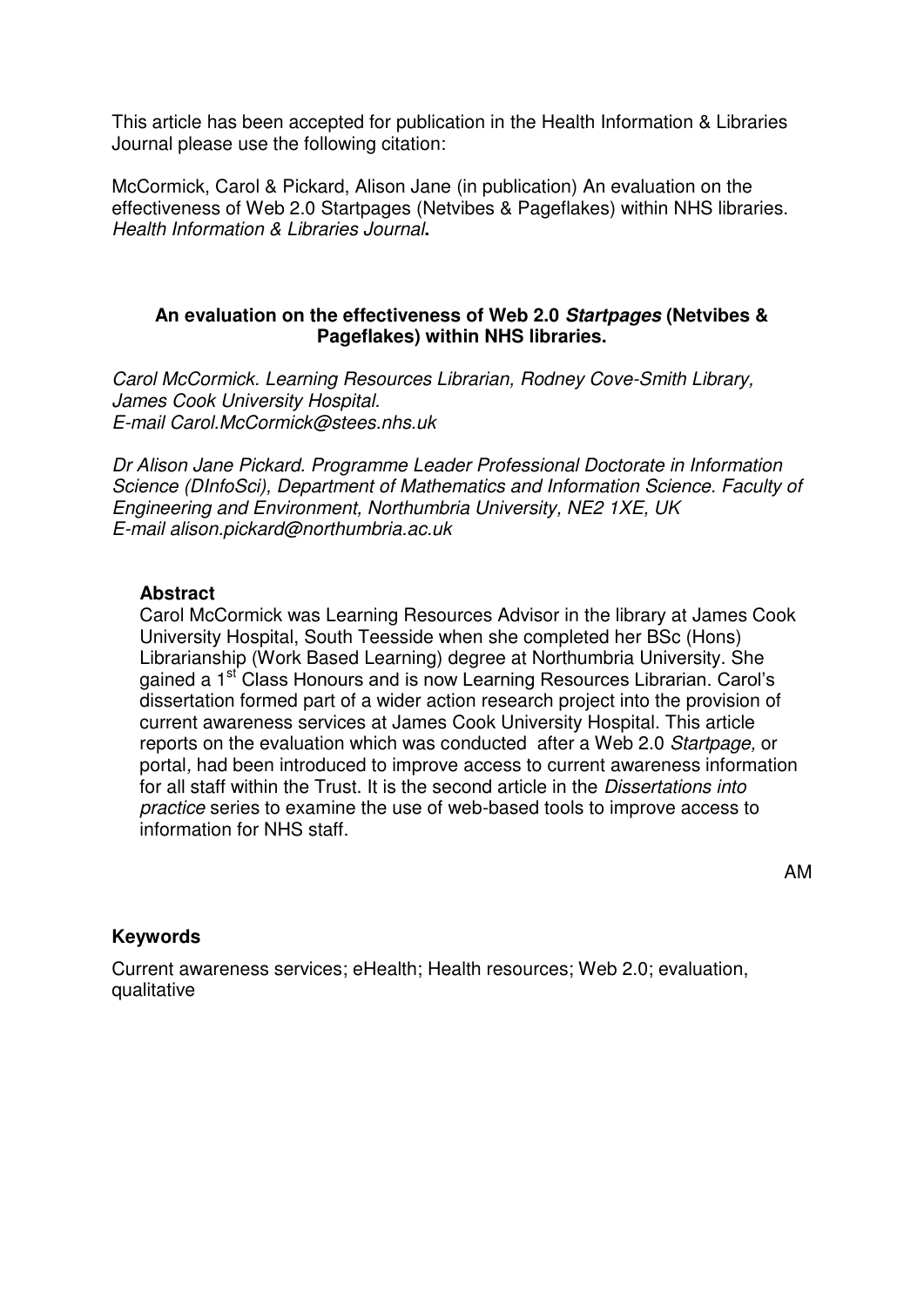#### **Dissertation context**

The role of an NHS library is to ensure the delivery of a service that meets the needs of the organisation and staff and to ensure the resources are up to date, relevant and accessible to all employees. At James Cook University Hospital (JCUH) and Friarage Hospital Northallerton (FHN), this is done by providing access to all Trust employees and those in training, to the highest quality knowledge and information currently available in order to inform health and core decision-making. South Tees Hospitals NHS Foundation Trust Library Services conducted a survey in January 2009, the aim of which was to identify library users' views on the quality of the Library Service. The survey highlighted that accessing resources electronically is an increasing priority for users. As a result of the survey and in accordance with the National Service Framework of quality improvement for NHS funded library services, the criteria of which states that the "library knowledge service provides and /or supports a range of alerting services appropriate to the user base,"  $1$  the library services team created a current awareness resource. This took the form of a *startpage*, a type of portal to Web 2.0 resources, and the team used the Netvibes platform to achieve this. The primary goal was to provide NHS staff with evidence and support in clinical decision-making and their Continuing Professional Development (CPD). This article reports on a study which took place at the postimplementation stage of the action research project and aimed to provide an evaluation on the effectiveness of Web 2.0 technologies - in particular *startpages* (Netvibes & Pageflakes) - within NHS libraries and to determine whether the Netvibes page for South Tees NHS Hospital provides NHS staff with evidence and support in clinical decision-making and CPD. According to Bradley *"every single Web 2.0 resource can be used to make the life of the information professional less complicated in their day-to-day work and in their own professional updating, but also allows librarians to quickly and easily create new resources for their users".*<sup>2</sup> However, this does not imply that they know what Web 2.0 is about or what to do about it, more that they realise that its very purpose is valuable and attracts information seekers.<sup>3, 4</sup>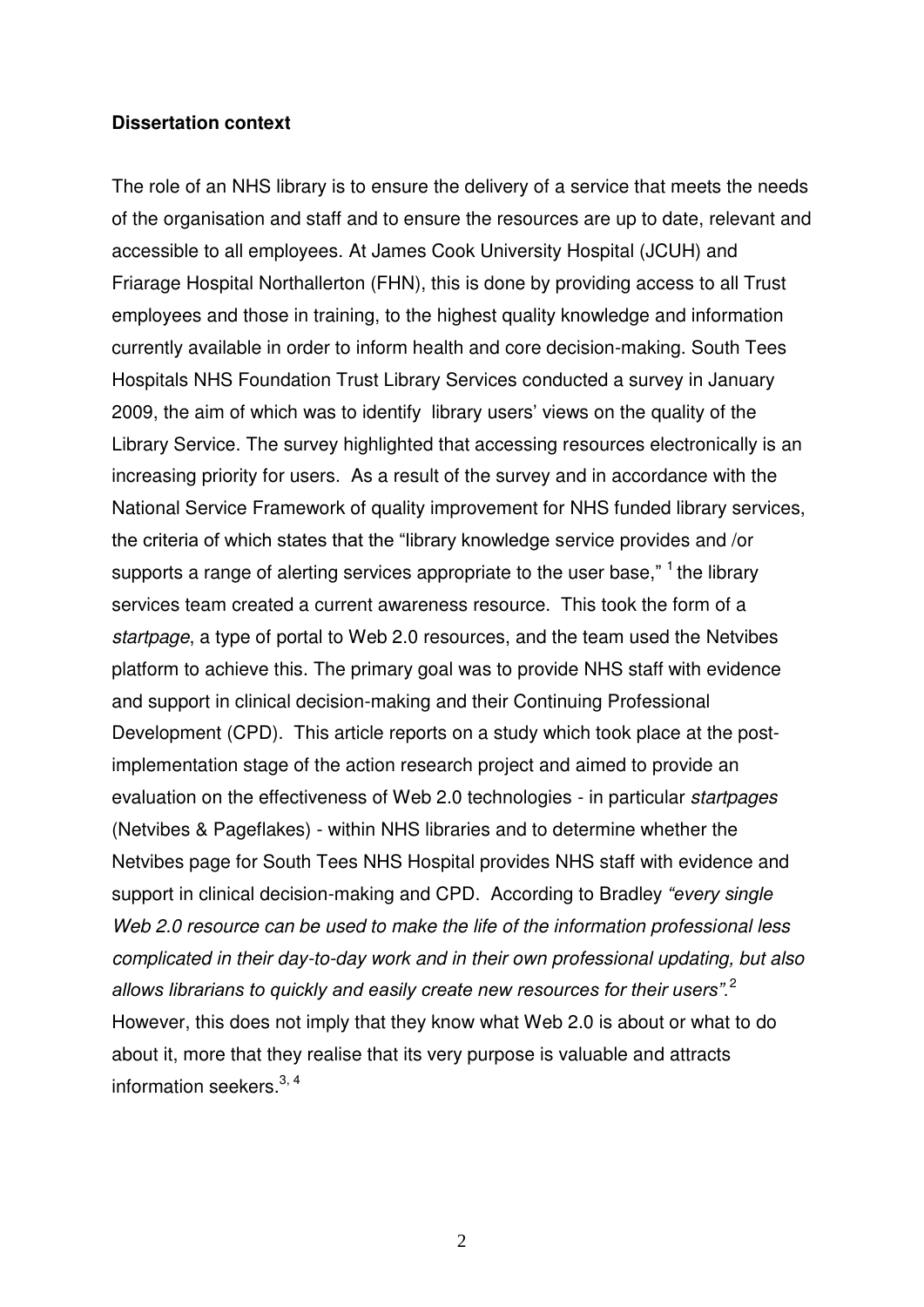#### **Literature Review**

There is a paucity of published literature covering the barriers faced by health librarians when using Web 2.0 technologies within the NHS. However, Web 2.0 has changed the way that we access and communicate with each other. As a consequence libraries, information professionals and the relationship they have with their users has changed and continues to evolve.  $2,5,6$  Access to current health information is a 'core function' in health care services,<sup>1</sup> providing users with evidence and support in clinical decision making and continuing professional development. Creating a current awareness service for staff of large acute hospitals also poses a challenge for libraries in meeting the needs of a diverse range of specialities and professions.<sup>7</sup>Conventional methods of current awareness include emailing journal content pages and scanning journals to create bulletins for each speciality, which is time consuming. The Hill Review states that "*seeking the most up to date evidence for the clinical care of individuals and the systematically applied protocols or*  guidelines" are to be supported whenever possible.<sup>8</sup>

There is a growing body of literature around the nature of the next generation of library users and the implications their internet use has for libraries.<sup>9, 10, 11</sup> There is evidence that the more aware students are of Web 2.0, then the more likely they will have an increased interest in using it for medical education.<sup>12</sup> However there is also evidence of resistance to these technologies from clinical staff in relation to their learning preferences and their general dislike or mistrust of new technology.<sup>12,13</sup> Bradley <sup>2</sup>claims users of a *startpage*, such as Netvibes or Pageflakes can spend long periods of time using it, so it is important that it looks and feels comfortable to them. Once the Netvibes portal has been configured, it does not require much in the way of upkeep, is highly adaptable to the needs of its specific user group and can be used on any computer either at work or home, updating RSS feeds automatically.<sup>14</sup> However, there are a number of potential barriers to the use of '*startpages'* such as: the terminology used;<sup>15</sup> network speeds; copyright; data protection and cost.<sup>16</sup> Lack of awareness about Web 2.0, fear of change and technophobia all add to the challenges users face. 17-20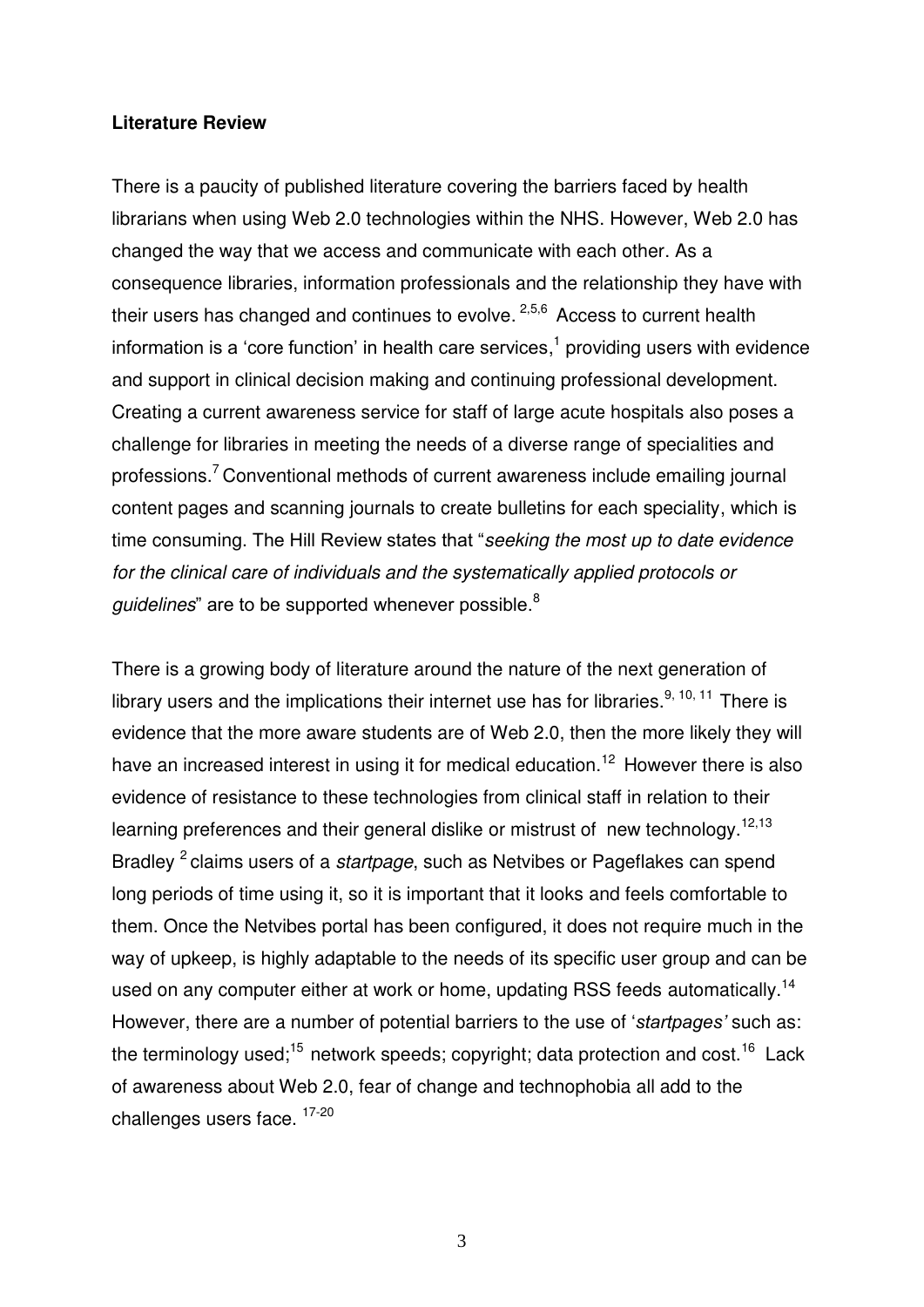#### **Methodology**

In order to evaluate the effectiveness of the service it was necessary to explore NHS librarians', library staff and their users' attitudes to these technologies from an emic or 'insider' perspective. The 'insider' knowledge of the researcher provided the tacit knowledge necessary for construction of the multiple realities that emerged from the data. This was achieved by adapting Pickard's qualitative research framework.<sup>21</sup> The research design included a holistic case study of the South Tees NHS library based at JCUH carried out in three phases: a qualitative questionnaire embedded in the Netflakes *startpage;* in-depth interviews with 4 librarians and 7 paraprofessional library staff and two reflective questionnaires, one sent to external librarians who had implemented startpages and one internally to library staff.<sup>22-24</sup> Librarians, paraprofessional staff and clinical/non clinical staff were included in this study to provide the holistic overview needed for evaluation.

#### *Initial questionnaire*

The initial questionnaire was embedded into South Tees Hospital's library service Netvibes welcome page, allowing NHS clinical staff to participate in the evaluation when they visited the page, and enabling new visitors to the site the opportunity to air their views about the usability of the Netvibes interface. One of the main aims of this study was to determine whether the Netvibes page provides NHS staff with evidence and support in clinical decision-making and CPD. A combination of question formats were used for this study, both the Likert and Thurstone scales were used along with open-ended questions, allowing "the scale to reflect the absolute attitudes of respondents rather than their relative attitude. $^{21}$  The questionnaire was available for users for a period of one month, and resulted in 51 responses.

#### *Interviews*

For the purpose of this study semi structured interviews were adopted. The questions used in the initial questionnaire were also asked of the four medical staff interviewed, thus giving the researcher and interviewee the possibility for further clarification and expansion. All interview participants were allowed to check and verify the data following analysis.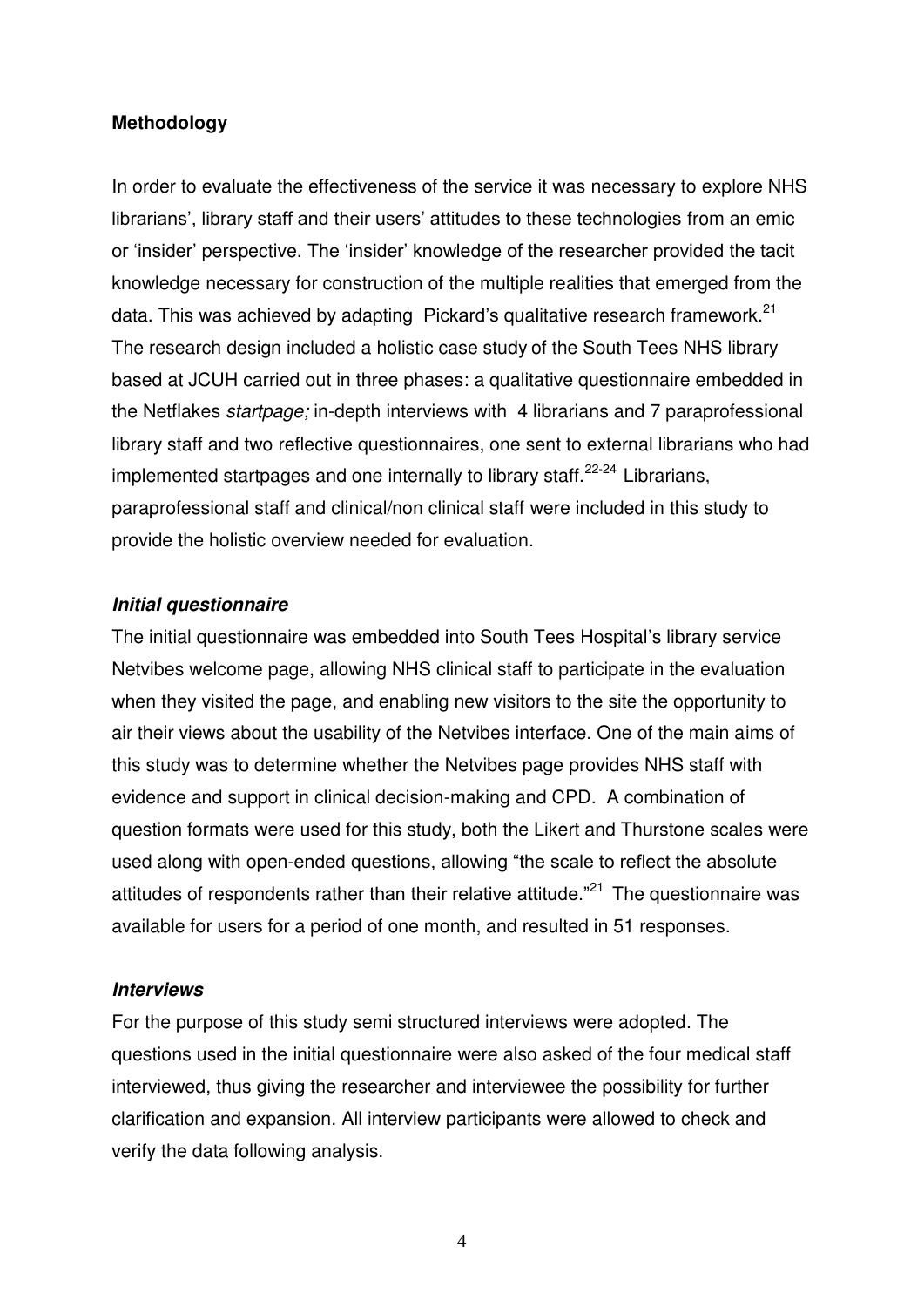# *Reflective Questionnaires*

An electronic reflective questionnaire was constructed and emailed out to six NHS librarians who had created either the Netvibes or Pageflakes *startpage* via email. The format of this questionnaire and the questions asked were compiled to obtain the best responses that would ascertain the effectiveness of startpages within NHS libraries. These took the form of open-ended questions, giving the opportunity for expansion on their reasons and experiences of creating a startpage. They were also asked about their perceptions of Web 2.0 technologies within NHS libraries. A second reflective questionnaire was emailed to twelve NHS library paraprofessional staff, of which five responded. This questionnaire focused on perceived levels of personal skills and knowledge needed to use and promote this resource.

# **Research findings and discussion**

# *Initial questionnaire*

The results from the initial questionnaire embedded in the Netvibes portal revealed that a variety of resources are being used by trust staff to keep themselves up to date with current health information. Discussion with colleagues was the most popular method of keeping up to date on a daily basis for 58% of respondents, whereas journals and newspapers were a popular choice for access on a weekly basis. Other methods used were: Meetings/Committees; Current affairs radio channel; Professional discussion forums; Scientific and clinical meetings; Journal club; Teaching sessions; Symposia and conferences. The majority of respondents (71%) indicated that they accessed work related information both at home and within the workplace. Respondents were asked to rate the usefulness of Netvibes across a number of criteria. The results show that users rated the Netvibes portal as *good* overall across the criteria used:

- User friendly interface (0% Poor; 26.7% Adequate; 60% Good; 13.3% Excellent).
- Usefulness (6.7% Poor; 26.7% Adequate; 40% Good; 26.7% Excellent).
- Fulfilling your CPD requirements (20% Poor; 26.7% Adequate; 53.3% Good; 0% Excellent).
- Fulfilling your clinical requirements (20% Poor; 33.3% Adequate; 33.3% Good; 13.3% Excellent).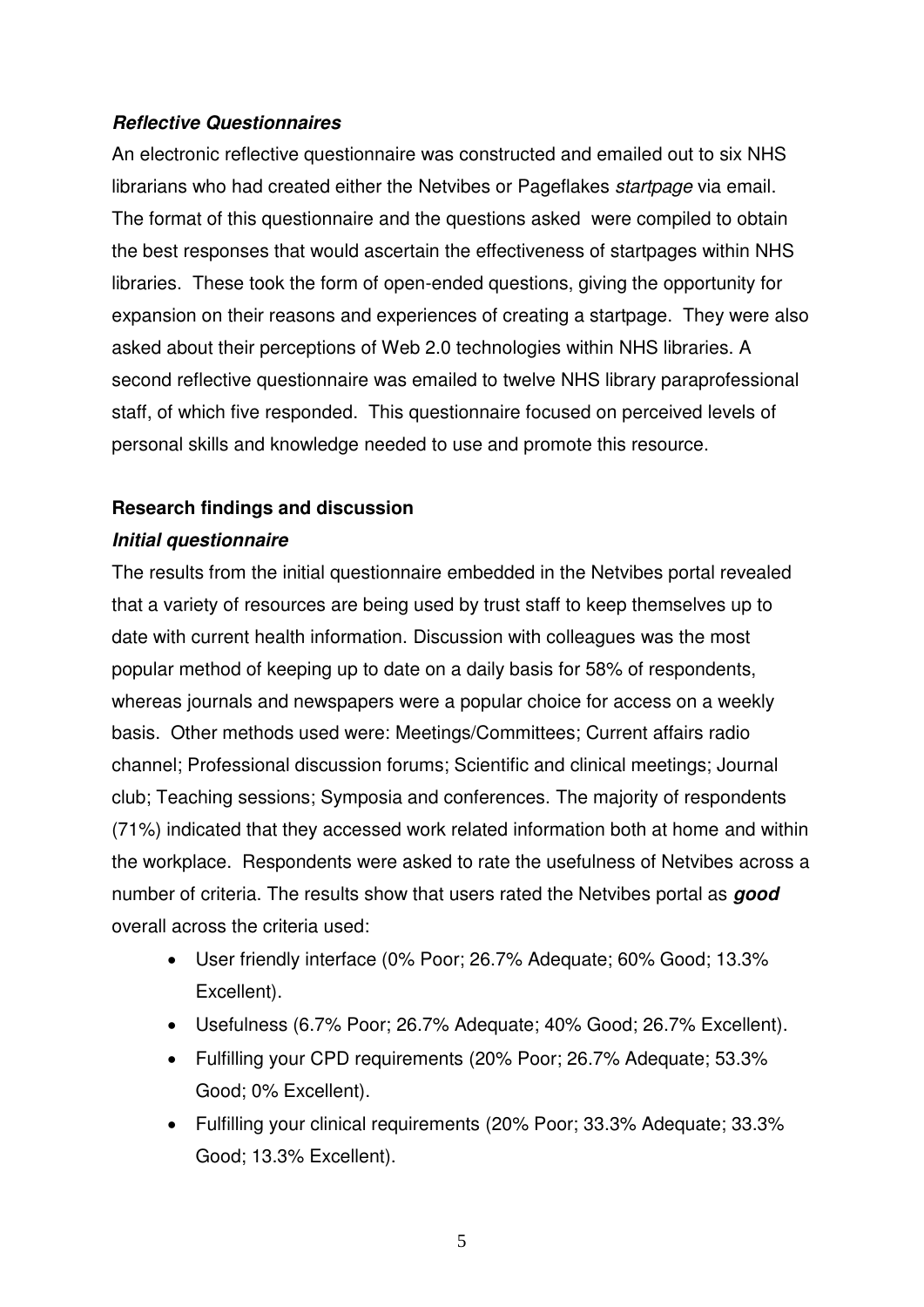• Speed of loading (6.7% Poor; 40% Adequate; 46.7% Good; 6.7% Excellent).

When asked if they experienced any problems using the Netvibes portal, 87% said no problems were encountered. When it came to influencing behaviour, the information accessed via Netvibes had the greatest influence on advice given to colleagues (69%); changed some aspect of patient care or treatment (57%); occasional change in advice given to patients or carers (43%). Information relating to confirmed patient care was occasionally influenced (30%). Aspects which were rarely or never influenced by information found via Netvibes were: commissioning, contracting, audit, funded research and managing costs and choice of tests. Evidence indicated that the information accessed often impacted on users' prior knowledge, belief, and curiosity, whilst the majority of respondents learned something new, there was no evidence of any impact on users' course work. When asked their view on the potential of Web 2.0 technologies for NHS library use the majority of users (70%) agreed that it had great potential and will appeal to most customers. Additional comments were provided by a number of staff: *"I have looked at the Netvibes page and I can see that it is very useful but I still prefer to use my own tried and trusted methods" (Consultant) "Looked at it, like it and will use it" (Specialist Registrar) "Great, informative and automatically updated and no login required" (Junior Doctor) "Have looked at it but don't know how to use it properly" (Nurse)*

# *Librarian questionnaire and interview responses*

There were six reflective questionnaires gathered from librarians located at regional and national libraries and four librarians were interviewed face to face. The main reason identified for creating *startpage* was to provide a *"current awareness service*" for NHS staff. One librarian wanted to "*raise awareness regarding library services, and provide an information service to staff".* Another claimed "our *staff have difficultly locating information on our trusts Intranet page"* so links to relevant documents were included on their Netvibes page. Another stated that the Netvibes portal was a "*timesaving measure"* so departments could be "*alerted quickly when alerts/updates arise from the many different sources"*. For another, the idea of creating a *startpage* occurred after attending a workshop on *startpages* which she claims *"was very inspiring and it went from there".* None of the librarians had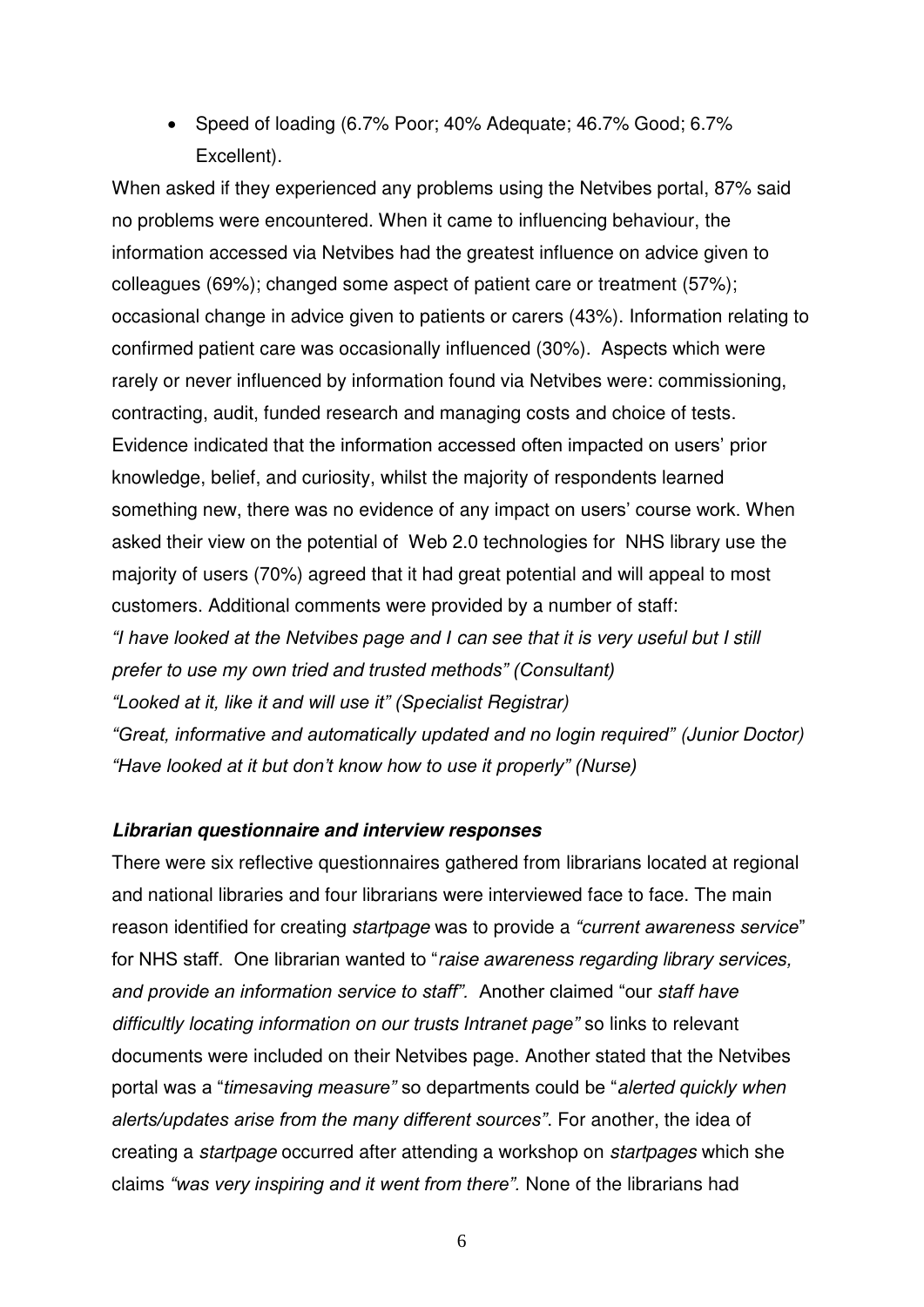consulted with their Trusts' ICT departments before creating their portal. As one librarian put it *"we tried it and it worked so we continued",* whilst, another reported that *"IT were not involved and are possibly not fully aware of the Pageflakes site".*

All the librarians agreed that the creation of a *startpage* was very advantageous, with many stating that the most important factor was that it provides *"a single point of reference".* When asked about disadvantages, again all librarians were in agreement that *"speed of loading"* was a major issue, for both the Netvibes and Pageflakes portals. A major disadvantage for one librarian, who had created a Pageflakes portal, was that *"we have no control over the sponsorship adverts which began appearing in Jan 2010".* A disadvantage for others was "*the lack of technical advice/support other than via the Netvibes/Pageflakes forums".* The fact that both the Netvibes/Pageflakes startpages are available to use free of charge was the deciding factor for the majority of librarians to use them. Although Netvibes and Pageflakes work with Internet Explorer 6 (IE6), librarians who had access to IE7 noted that startpages seem to "*load that much quicker"* and those with access to Firefox observed that *"is better still".* All respondents agreed that their *startpages* were relatively easy to create but everybody was unanimous that a lot of *"staff time"* had been spent on setting it up. Other uncertainties and hurdles to overcome included being unsure about whether *"we use all the elements of the system very well"* and one librarian felt that the Netvibes portal was *"difficult to customise and add our branding".* When asked how they had publicised their portals, the use of promotional leaflets was a common theme, as was incorporating information about the portals during staff inductions. Other approaches were to *"offer live demonstrations"* and send *"global emails alerting users of this service".* A popular choice for most librarians was to promote their *startpages* in the *"staff newsletter"* and by placing a *"link on the Intranet".* One librarian said it had led to spin-off pages, including a *"trust research portal"*, an "*e-learning portal"* and for the duration of the recent pandemic "*a flu portal*". When asked if they had provided training for their library staff in the use of their portals, only five claimed to offer a structured programme. All librarians agreed that the only cost incurred to them was the amount of *"staff time which was extensive"* in setting up the *startpage.* For one librarian the fact that they had not incurred any cost was *"the reason they had implemented it".*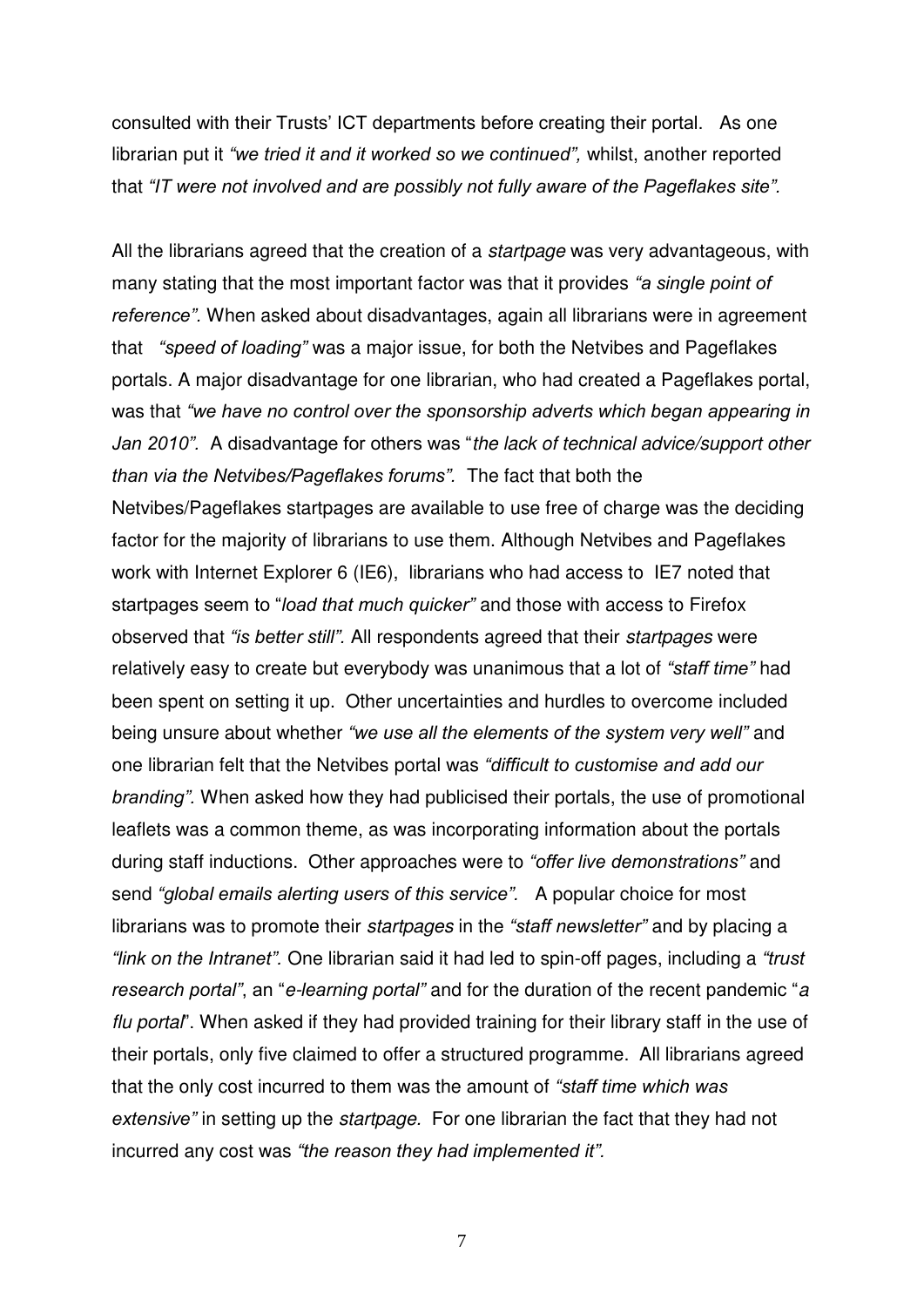Evaluation of the startpages is proving problematic for most libraries, with respondents claiming that it is still early days to perform a full evaluation. The only evaluation one librarian had was from "*feedback, which led to some improvements of the site",* while most librarians responded that *"user stats"* were difficult to obtain on both the Netvibes and Pageflakes portals.

# *Library assistants' questionnaire and interview responses*

Reflective questionnaires were gathered from five library assistants from regional and national libraries and seven library assistants were interviewed face to face. When asked how they felt about using these technologies at work most responded positively: "*I think that libraries must keep up with new technologies"* and *"I like to move with the times".* Other respondents related more to the negative aspects of these technologies, such as, *"you just get used to using these technologies and then they change it."* Speed issues regarding the use of these technologies were felt to be *"very frustrating".* Half of the library assistants reported that they were undertaking the '*23 things' training programme.*<sup>18</sup> Most agreed that this was a very informative programme and helped to *"raise awareness"* of all the different Web 2.0 technologies available. Whilst other library assistants stated that although their managers had not provided adequate training, they had a basic understanding of Web 2.0 technologies. It was felt that *"more clarity was needed on the use of these terms…I feel very threatened by all this, everybody just assumes that I will know what they are talking about".* The majority agreed that the *'23 things'* training was more than adequate to meet the needs of *"even the most techno phobic amongst us".* Other suggestions included an *"away day*" and *"in-depth user guides"*. All respondents stated that they are actively encouraged to try new technologies and integrate them into the work environment. When asked their views on Web 2.0 technologies the majority agreed with the statement that they have great potential and will appeal to most customers.

# **Key findings**

The key findings from this study can be summarised as:

- Slow loading speed of both Netvibes and Pageflakes hinders use.
- Both portals are easily adaptable to meet user needs.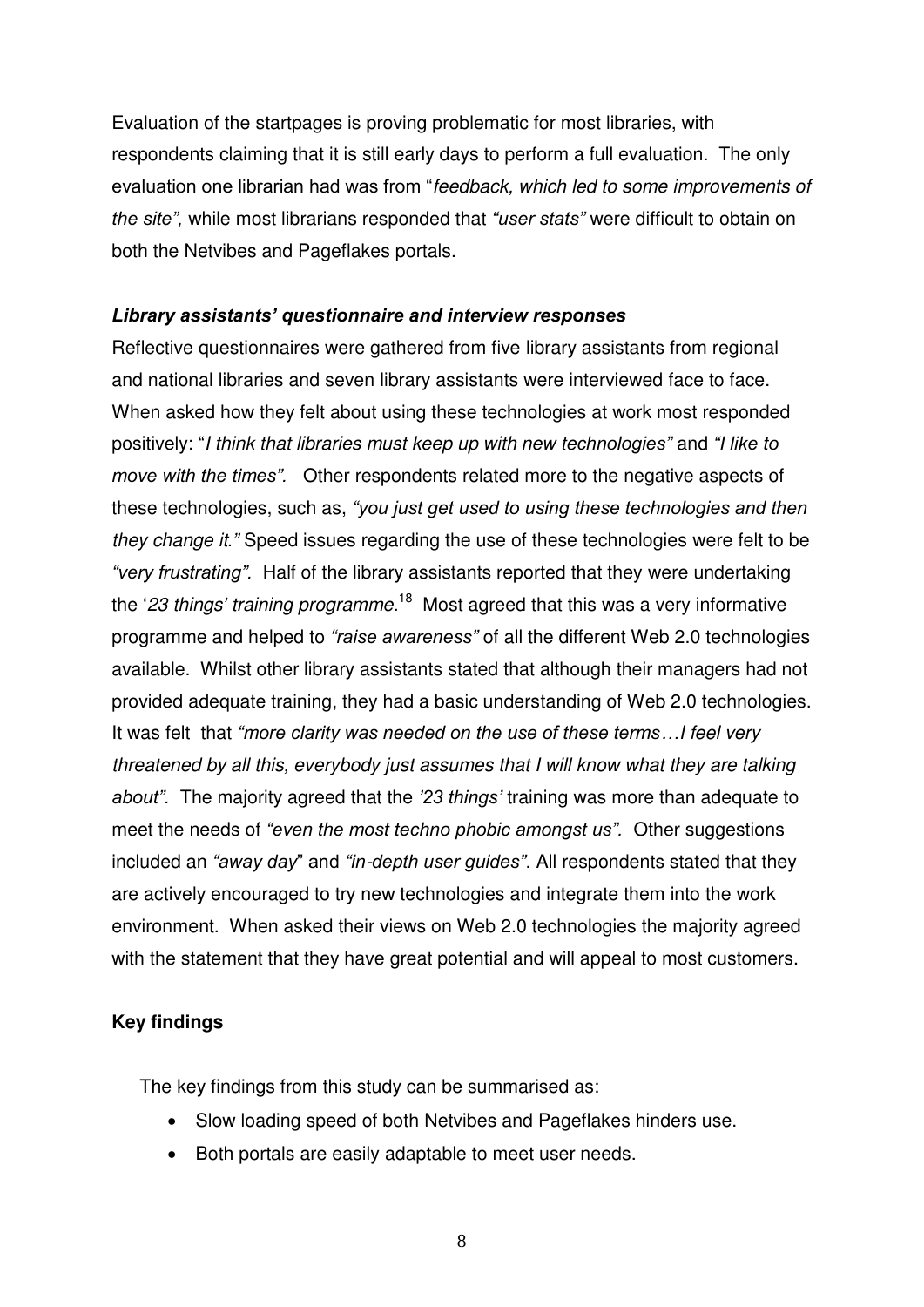- Significant staff time needed initially.
- Maintenance time is minimal.
- For the majority of users at JCUH the Netvibes portal aids both their CPD and clinical requirements
- Library staff identified their own 'knowledge gap' in their understanding of Web 2.0 buzzwords and technologies
- The *'23 things'* training programme is very effective at meeting the training needs for all the library assistants currently undergoing this programme

# **Implications for practice**

The results revealed that for the staff at JCUH the Netvibes portal is an effective current awareness programme. Few users experienced significant problems when accessing the portal, with the majority rating the resource as useful, user-friendly interface and controversially, speed of loading. One of the key advantages of *startpages* is that they are widely accessible.

General recommendations:

- 1. Plan staff time effectively and consult with other NHS libraries who have created a current awareness programme to share best practice
- 2. Make sure that there is a reason for users to return to the portal by checking RSS feeds and other links regularly
- 3. Involve your ICT department and get them to understand the huge benefits these portals have for the organisation as a whole.
- 4. Seek approval to upgrade to either Internet Explorer 7 or 8 or consider alternative browsers such as Firefox
- 5. Focus on user needs, get your users involved on page content relevant to their speciality and needs
- 6. Involve all library staff in the set-up of the portal and offer training as a prerequisite for frontline staff

The treatment and the care of patients are seen as a 'high priority' for all NHS staff, clinical or otherwise. Patient care can only continue to improve through the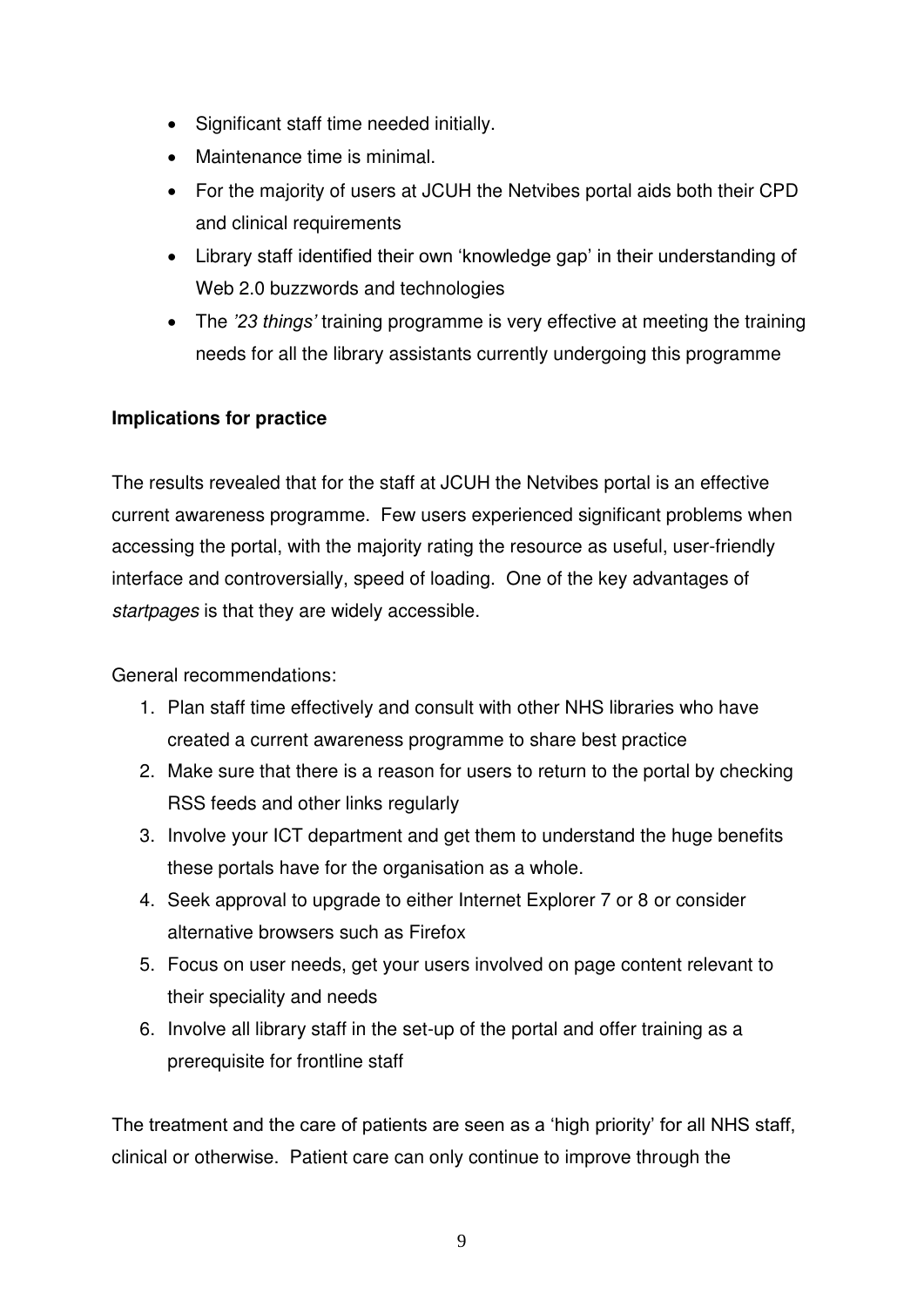continuing professional development of all NHS staff. If they fail to do this then patient care may suffer as a result. Health libraries cannot afford to remain at a standstill especially in this digital era. They must evolve to meet the needs of their users by embracing new technologies and integrating them wherever possible into their service provision.

# **References**

- 1 National Library for Health. *National service framework of quality improvement for NHS funded library services in England.* [WWW document] http://www.library.nhs.uk/nlhdocs/nsf\_for\_quality\_improvement\_2008\_v1.1.pdf
- 2 Bradley, P. *How to use Web 2.0 in your library*. London: Facet, 2007.
- 3 Miller, P. (2005) *Web 2.0: Building the new library.* [WWW document] <http://www.ariadne.ac.uk/issue45/miller/>
- 4 Joint, N. 'The web 2.0 challenge to libraries'. *Library review* 2009, 58 (3), 67-175.
- 5 Bawden, D., Robinson, L., Anderson, T., Bates, J., Rutkauskiene, U., Vilar, P. 'Towards curriculum 2.0: library/information education for a Web 2.0 world'. *Library and information research,* 2007, 31(99), 14-25.
- 6 De Rosa, C., Cantrell, J., Cellentani, D., Hawk, J., Jenkins, L., Wilson, A. (2005). *Perceptions of libraries and information resources.* [WWW document] [http://www.oclc.org/reports/pdfs/Percept\\_all.pdf](http://www.oclc.org/reports/pdfs/Percept_all.pdf)
- 7 Curtis, J. (2010) *Creating a current awareness service for healthcare with RSS and Netvibes.* [WWW document] [http://www.sath.nhs.uk/Library/Documents/Library/TKU/Team%20Knowledge%2](http://www.sath.nhs.uk/Library/Documents/Library/TKU/Team%20Knowledge%20Update%20background.doc) [0Update%20background.doc](http://www.sath.nhs.uk/Library/Documents/Library/TKU/Team%20Knowledge%20Update%20background.doc)
- 8 Hill, P. (2008) *Report of a review of NHS library services in England: from knowledge to health in the 21st century.* [WWW document] <http://www.library.nhs.uk/aboutnlh/review>
- 9 Al-Daihani, S. 'The knowledge of Web 2.0 by library and information science academics'. *Education for Information,* 2009, 27, 39-55.
- 10 Dempsey, L. (2009) 'Always on: libraries in a world of permanent connectivity'*. First Monday,* 1-5 [Online serial] <http://firstmonday.org/htbin/cgiwrap/bin/ojs/index.php/fm/article/view/2291/2070>